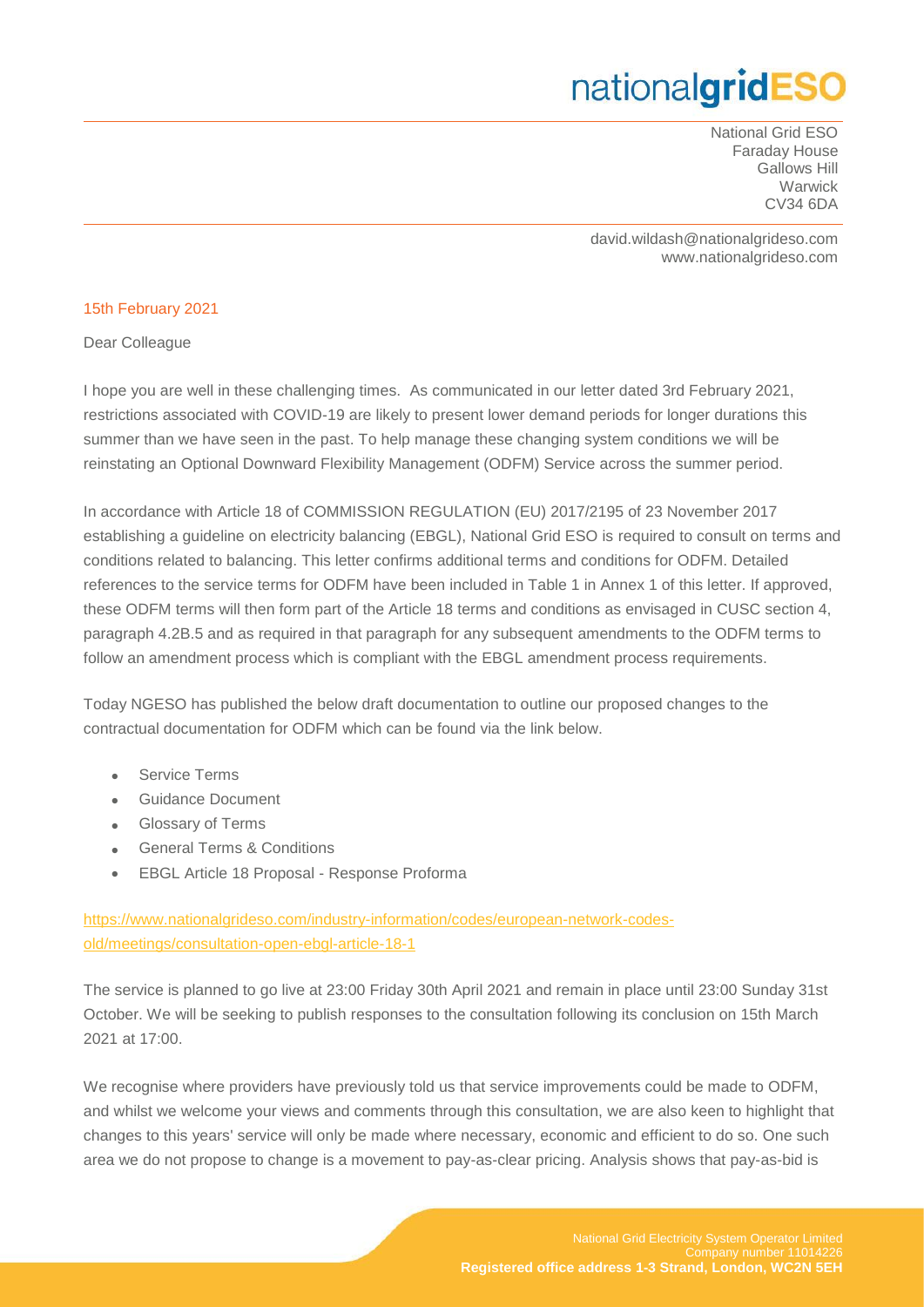much more economically efficient than pay-as-clear. We therefore propose to seek a derogation for ODFM to remain as pay-as-bid. A derogation was not required last year because ODFM was not a specific product.

We will explore improvements in parallel to the consultation, it is unlikely that significant changes such as addressing imbalance and cashout can be accommodated due to the costs and time that would be required. Our focus will instead be on more enduring solutions that offer greater value to the end consumer. ODFM is not considered to be an enduring solution to downward flexibility management. The enduring solution will be delivered through our Reserve Reform programme, while wider access to the Balancing Mechanism also provides a continuous route to an enduring downward flexibility service.

We wish to remind you that whilst our central case for this summer suggests there is no requirement for ODFM, our forecasts demonstrate that there are credible worst-case scenarios where we might experience lower demand periods for longer durations that could require additional downwards flexibility. We therefore feel it is prudent to have access to an ODFM service for the summer of 2021. The service will only be instructed in the event that such challenging conditions occur and will therefore be in place to insure against the need for emergency disconnections.

As the Electricity System Operator (ESO), we are committed to communicating regularly with our industry stakeholders and to working in partnership to manage the effects of the pandemic. We want to reassure you, and all our colleagues across the industry, that we have well-developed procedures in place for situations such as these and do not expect any issues with continuing to reliably supply electricity.

If providers have flexible volume that could be available to participate in the service, we welcome parties to speak to their Account Manager or contact [commercial.operation@nationalgrideso.com](mailto:commercial.operation@nationalgrideso.com)

Thanks again for your continued support.

Well 46 /

**David Wildash Market Services - Senior Manager,** National Grid Electricity System Operator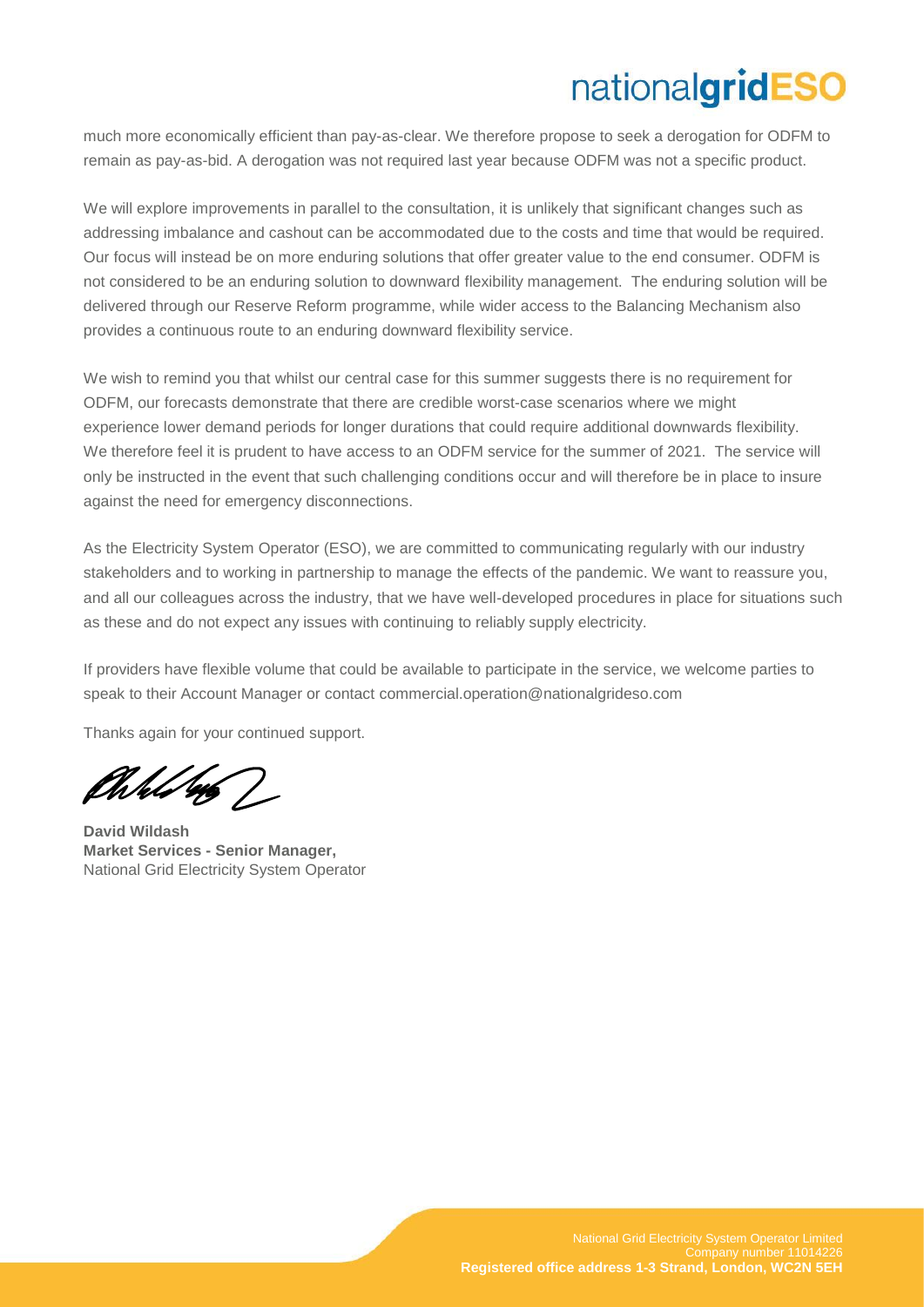

#### **Annex 1**

#### **Amendment of EBGL Article 18 mapping to include Optional Downward Flexibility Management Terms and Conditions requirements**

*Please note: In accordance with EBGL Article 18, this table provides references to relevant parts of the GB codes and additional Service Terms which place obligations on registered service providers.* 

*This document does not constitute compliance with Article 18 of the EBGL. Its purpose is to demonstrate where Terms and Conditions for ODFM in the scope of EBGL Article 18 can be found. Where there is any conflict between this document, the Service Terms and GB Codes, the Service Terms and GB Codes shall take precedence.*

#### **Table 1**

Below is the mapping of EBGL Article 18 for ODFM service terms:

| <b>Article</b> | <b>Text</b>                                                                                                                                                                                                                                                                                                                                                                                   | Code             | <b>Section</b>                                                                                   |
|----------------|-----------------------------------------------------------------------------------------------------------------------------------------------------------------------------------------------------------------------------------------------------------------------------------------------------------------------------------------------------------------------------------------------|------------------|--------------------------------------------------------------------------------------------------|
| 18.2           | The terms and conditions pursuant to paragraph 1<br>shall also include the rules for suspension and<br>restoration of market activities pursuant to Article<br>36 of Regulation (EU) 2017/2196 and rules for<br>settlement in case of market suspension pursuant<br>to Article 39 of Regulation (EU) 2017/2196 once<br>approved in accordance with Article 4 of<br>Regulation (EU) 2017/2196. | <b>Grid Code</b> | OC9.4                                                                                            |
|                |                                                                                                                                                                                                                                                                                                                                                                                               | <b>BSC</b>       | G <sub>3</sub>                                                                                   |
| 18.4           | The terms and conditions for balancing service<br>providers shall:                                                                                                                                                                                                                                                                                                                            |                  |                                                                                                  |
| 18.4.a         | define reasonable and justified requirements for<br>the provisions of balancing services;                                                                                                                                                                                                                                                                                                     | <b>Grid Code</b> | BC1, BC2, BC3 &<br>BC4                                                                           |
|                |                                                                                                                                                                                                                                                                                                                                                                                               | <b>ODFM</b>      | <b>ODFM Service</b><br>$Terms -$<br>paragraphs 1, 5,<br>6, 7, 14.3 & 15                          |
|                |                                                                                                                                                                                                                                                                                                                                                                                               | <b>BSC</b>       | <b>BSC Section A,</b><br>H3, H4.2, H4.7,<br>H4.8, H5.5, H6,<br>H10, J3.3, J3.6,<br>J3.7 and J3.8 |
|                |                                                                                                                                                                                                                                                                                                                                                                                               | <b>CUSC</b>      | Section 4.1.3                                                                                    |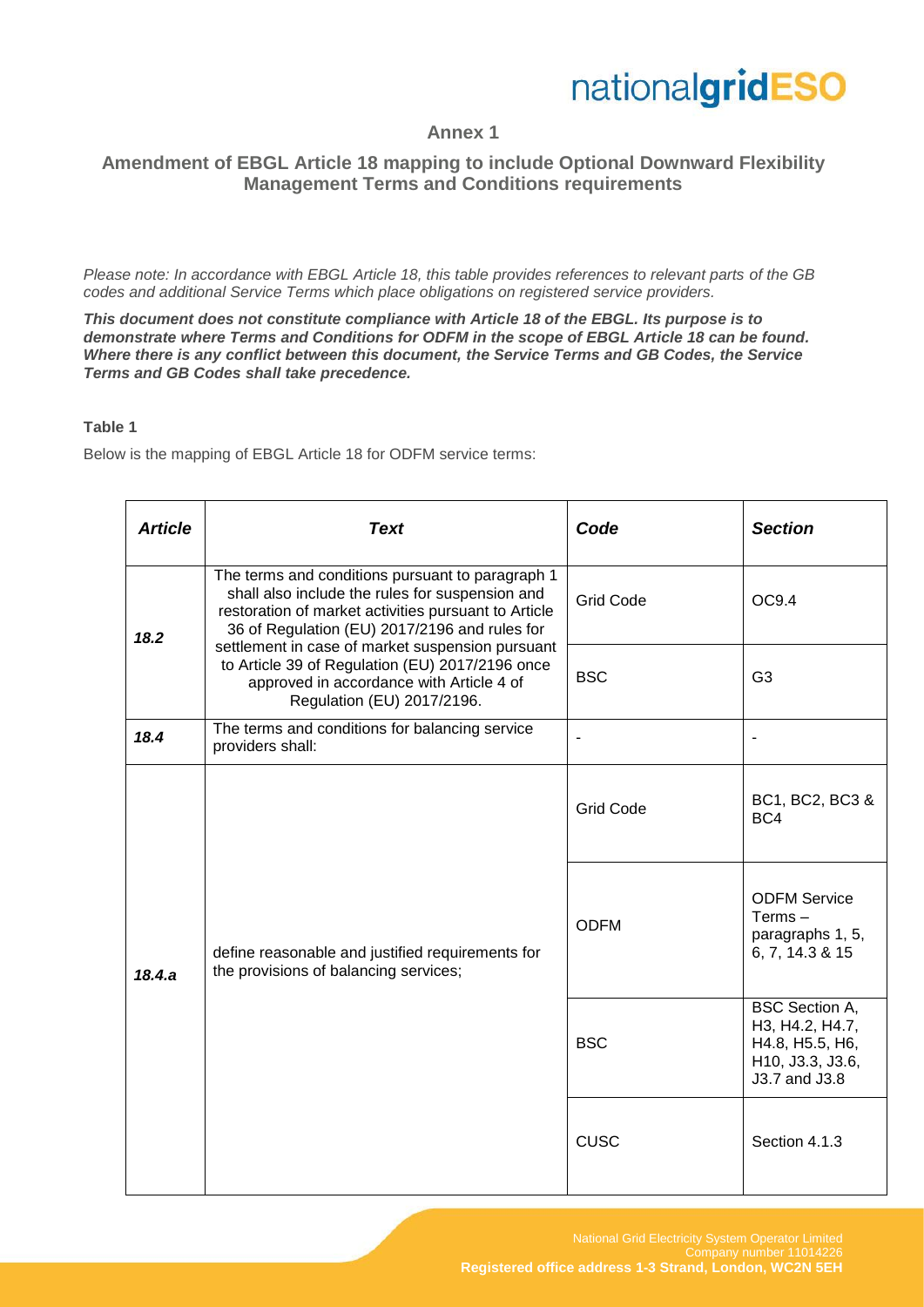| 18.4.b | allow the aggregation of demand facilities, energy<br>storage facilities and power generating facilities in<br>a scheduling area to offer balancing services<br>subject to conditions referred to in paragraph 5<br>(c); | <b>BSC</b><br><b>Grid Code</b> | K3.3, K8, S6.2,<br>S6.3 and S11<br>DRSC 4.2, BC1.4                                                                                 |
|--------|--------------------------------------------------------------------------------------------------------------------------------------------------------------------------------------------------------------------------|--------------------------------|------------------------------------------------------------------------------------------------------------------------------------|
|        | allow demand facility owners, third parties and<br>owners of power generating facilities from                                                                                                                            |                                |                                                                                                                                    |
| 18.4.c | conventional and renewable energy sources as<br>well as owners of energy storage units to become<br>balancing service providers;                                                                                         | <b>BSC</b>                     | K3.2, K3.3, K8                                                                                                                     |
| 18.4.d | require that each balancing energy bid from a<br>balancing service provider is assigned to one or<br>more balance responsible parties to enable the<br>calculation of an imbalance adjustment pursuant<br>to Article 49. | <b>BSC</b>                     | T4, Q7.2, Q6.4                                                                                                                     |
| 18.5   | The terms and conditions for balancing service<br>providers shall contain:                                                                                                                                               |                                |                                                                                                                                    |
|        |                                                                                                                                                                                                                          | <b>BSC</b>                     | J3.3, J3.6, J3.7,<br>J3.8, K3.2, K3.3<br>and K8                                                                                    |
| 18.5.a | the rules for the qualification process to become a<br>balancing service provider pursuant to Article 16;                                                                                                                | <b>ODFM</b>                    | <b>ODFM Guidance</b><br>Document-<br>Service<br>Parameters,<br>Registration and<br>Availability<br><b>Declarations</b><br>sections |
|        |                                                                                                                                                                                                                          | <b>Grid Code</b>               | BC5, BC4.4.2                                                                                                                       |
|        |                                                                                                                                                                                                                          | <b>CUSC</b>                    | Section 4.1                                                                                                                        |

| <b>Article</b> | Text                                                                                                                                                                                               | Code        | <b>Section</b>  |
|----------------|----------------------------------------------------------------------------------------------------------------------------------------------------------------------------------------------------|-------------|-----------------|
| 18.5.b         | the rules, requirements and timescales for the<br>procurement and transfer of balancing capacity<br>pursuant to Articles 32, 33 and 34;                                                            | <b>ODFM</b> | N/A             |
| 18.5.c         | the rules and conditions for the aggregation of<br>demand facilities, energy storage facilities and<br>power generating facilities in a scheduling area to<br>become a balancing service provider; | <b>BSC</b>  | $K3.3$ and $K8$ |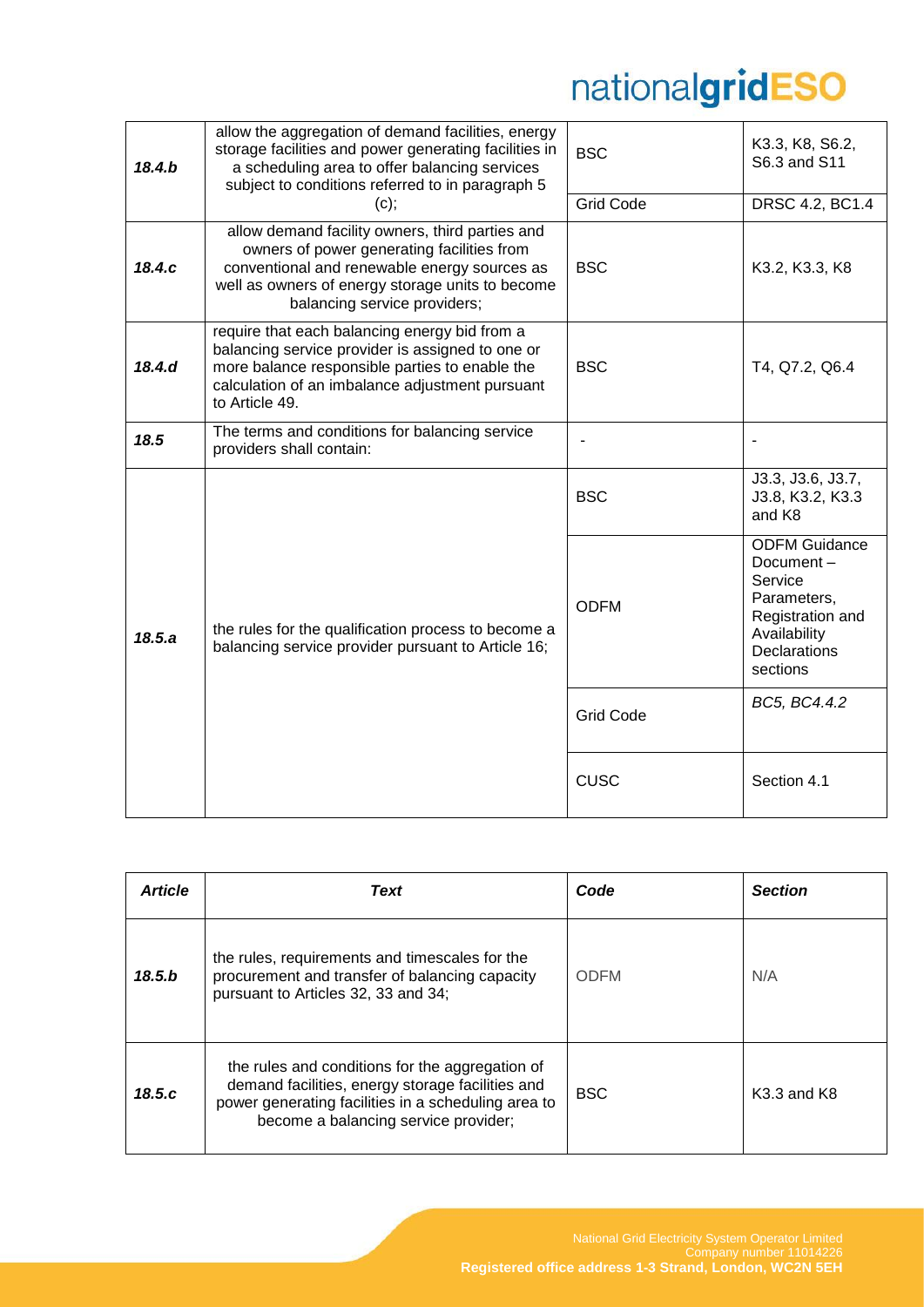|         |                                                                                                                                                                                                                                                                                                                                                                 | <b>Grid Code</b>                                                                                                                                                                                    | BC1.4 and<br><b>BC1.A.10</b>                                                                                                       |
|---------|-----------------------------------------------------------------------------------------------------------------------------------------------------------------------------------------------------------------------------------------------------------------------------------------------------------------------------------------------------------------|-----------------------------------------------------------------------------------------------------------------------------------------------------------------------------------------------------|------------------------------------------------------------------------------------------------------------------------------------|
|         |                                                                                                                                                                                                                                                                                                                                                                 | <b>ODFM</b>                                                                                                                                                                                         | <b>ODFM Guidance</b><br>Document-<br>Service<br>Parameters,<br>Registration and<br>Availability<br><b>Declarations</b><br>sections |
|         |                                                                                                                                                                                                                                                                                                                                                                 | <b>BSC</b>                                                                                                                                                                                          | <b>BSC Section O</b>                                                                                                               |
|         |                                                                                                                                                                                                                                                                                                                                                                 | <b>Grid Code</b>                                                                                                                                                                                    | DRC, BC5 BC1.4,                                                                                                                    |
| 18.5.d  | the requirements on data and information to be<br>delivered to the connecting TSO and, where<br>relevant, to the reserve connecting DSO during<br>the prequalification process and operation of the<br>balancing market;                                                                                                                                        | <b>ODFM Guidance</b><br>Document-<br>Registration and<br><b>ODFM</b><br>Availability<br>Declarations<br>sections<br>Section 4.1.3.14<br><b>CUSC</b><br>and 4.1.3.19<br><b>BSC</b><br>T <sub>4</sub> |                                                                                                                                    |
|         |                                                                                                                                                                                                                                                                                                                                                                 |                                                                                                                                                                                                     |                                                                                                                                    |
| 18.5.e  | the rules and conditions for the assignment of<br>each balancing energy bid from a balancing<br>service provider to one or more balance<br>responsible parties pursuant to paragraph 4 (d);                                                                                                                                                                     |                                                                                                                                                                                                     |                                                                                                                                    |
|         |                                                                                                                                                                                                                                                                                                                                                                 | <b>Grid Code</b>                                                                                                                                                                                    | Grid Code BC1.4,<br>BC1.A.10,                                                                                                      |
| 18.5. f | the requirements on data and information to be<br>delivered to the connecting TSO and, where<br>relevant, to the reserve connecting DSO to<br>evaluate the provisions of balancing services<br>pursuant to Article 154(1), Article 154(8),<br>Article 158(1)(e), Article 158(4)(b), Article<br>161(1)(f) and Article 161(4)(b) of Regulation (EU)<br>2017/1485; | <b>ODFM Service</b><br><b>ODFM</b><br>Terms - Section<br>15                                                                                                                                         |                                                                                                                                    |
|         |                                                                                                                                                                                                                                                                                                                                                                 | <b>CUSC</b>                                                                                                                                                                                         | 4.1.3.19                                                                                                                           |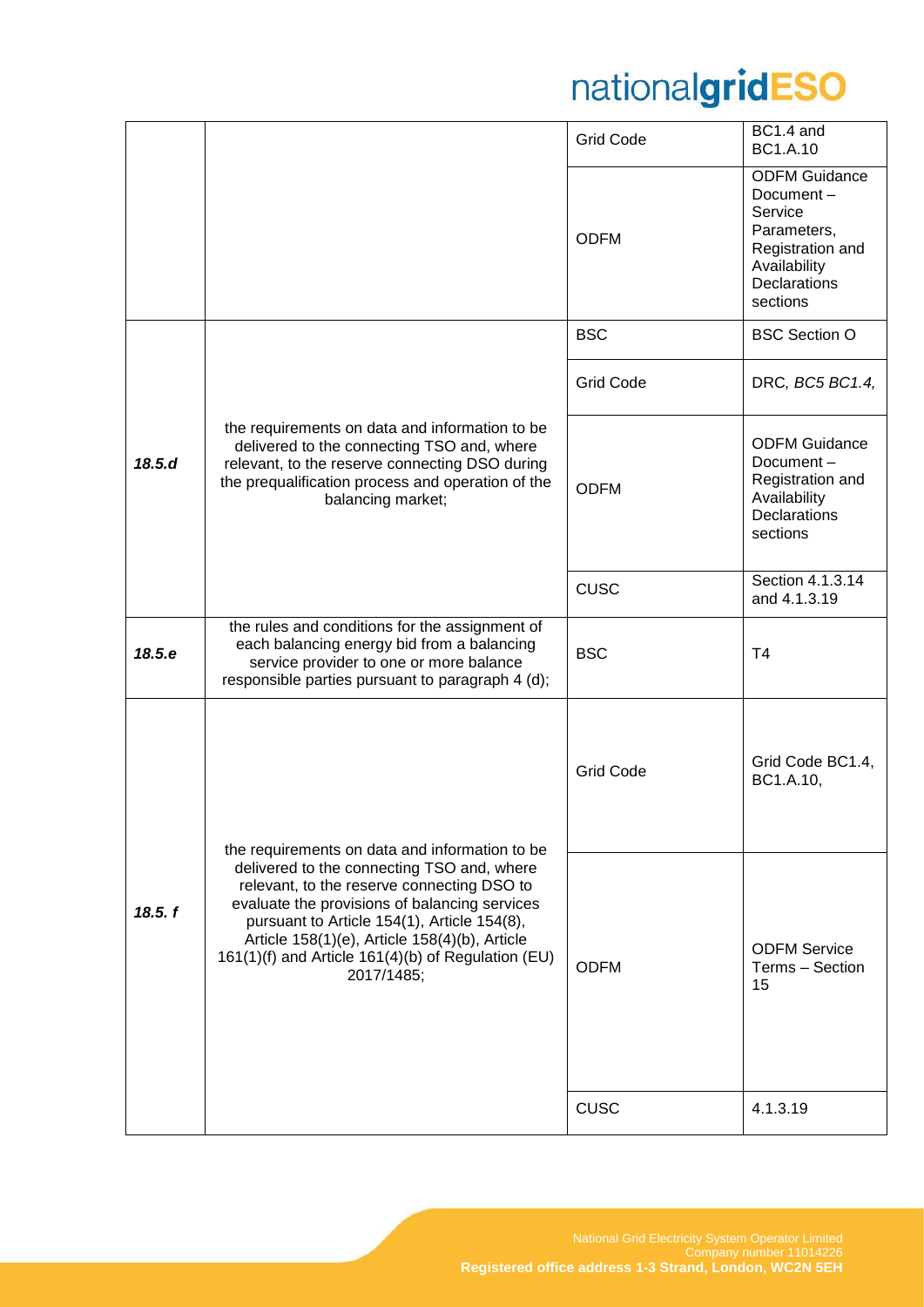| 18.5. g | the definition of a location for each standard<br>product and each specific product taking into<br>account paragraph 5 (c);                                                                      | <b>Grid Code</b>          | <b>BC1.4</b>                                                                                                                |
|---------|--------------------------------------------------------------------------------------------------------------------------------------------------------------------------------------------------|---------------------------|-----------------------------------------------------------------------------------------------------------------------------|
| 18.5.h  | the rules for the determination of the volume of<br>balancing energy to be settled with the balancing<br>service provider pursuant to Article 45;                                                | <b>BSC</b>                | BSC <sub>T3</sub>                                                                                                           |
|         |                                                                                                                                                                                                  | <b>BSC</b>                | T1.14, T3 and U                                                                                                             |
| 18.5.1  | the rules for the settlement of balancing service<br>providers defined pursuant to Chapters 2 and 5 of<br>Title $V$ ;                                                                            | <b>ODFM</b>               | <b>ODFM Service</b><br>$Terms -$<br>paragraphs 7 and<br>8<br><b>ODFM General</b><br>Terms and<br>Conditions-<br>paragraph 4 |
|         |                                                                                                                                                                                                  | <b>CUSC</b>               | Section 4.1.3.9<br>and 4.1.3.9A                                                                                             |
|         |                                                                                                                                                                                                  | <b>BSC</b>                | U2.2                                                                                                                        |
| 18.5. j | a maximum period for the finalisation of the<br>settlement of balancing energy with a balancing<br>service provider in accordance with Article 45, for<br>any given imbalance settlement period; | <b>ODFM</b>               | <b>ODFM General</b><br>Terms and<br>Conditions-<br>paragraph 4                                                              |
| 18.5. k |                                                                                                                                                                                                  | <b>CUSC</b><br><b>BSC</b> | Section 4.3.2.6<br>H3, Z7 and A5.2                                                                                          |
|         |                                                                                                                                                                                                  |                           |                                                                                                                             |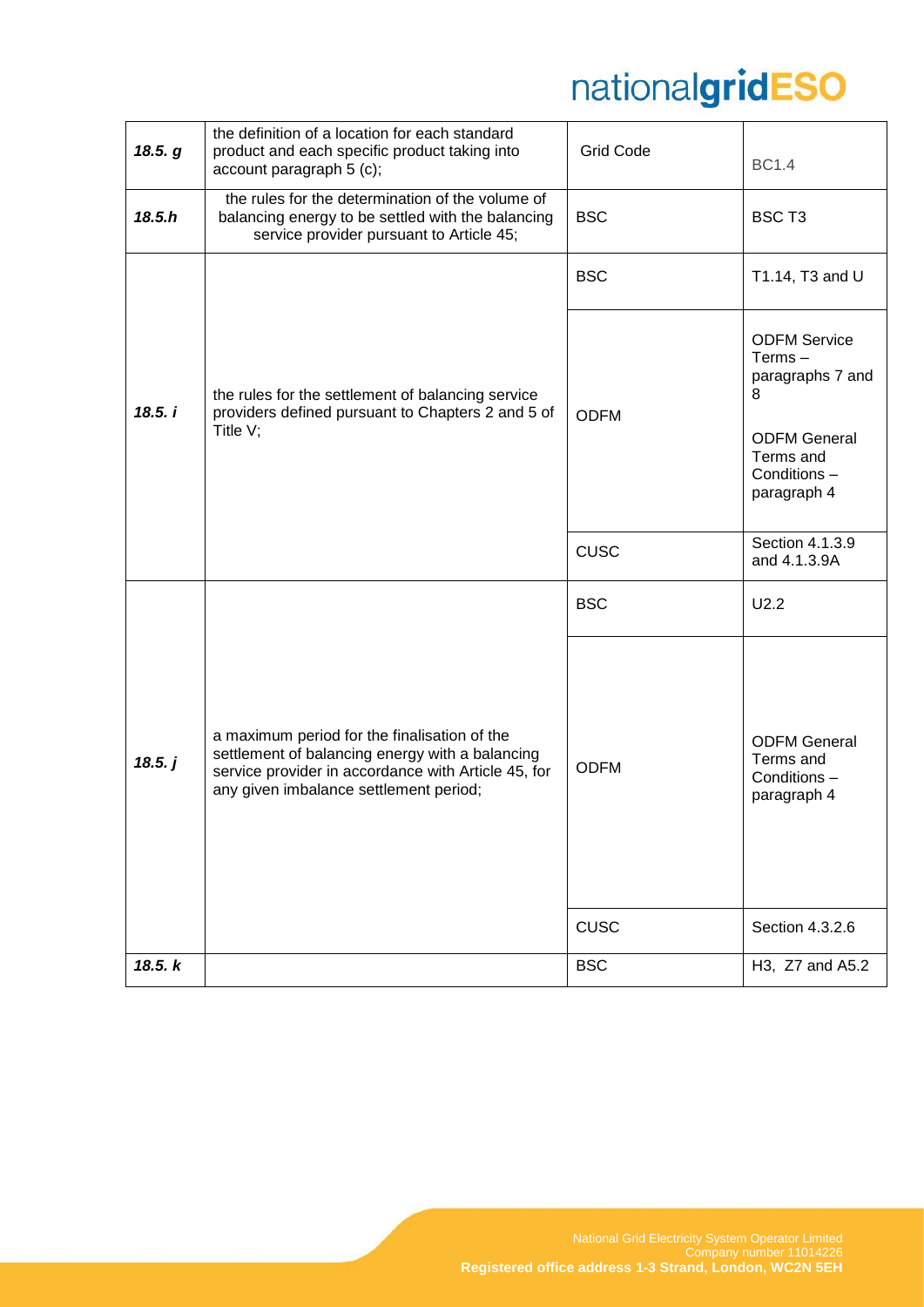|         | the consequences in case of non-compliance with<br>the terms and conditions applicable to balancing<br>service providers.                                                                                                | <b>ODFM</b>                    | <b>ODFM General</b><br>Terms and<br>Conditions-<br>paragraph 4.2<br><b>ODFM Service</b><br>Terms -<br>paragraph 7 |
|---------|--------------------------------------------------------------------------------------------------------------------------------------------------------------------------------------------------------------------------|--------------------------------|-------------------------------------------------------------------------------------------------------------------|
|         |                                                                                                                                                                                                                          | <b>CUSC</b>                    | Sections 4.1.3.9,<br>4.1.3.9A and<br>4.1.3.14                                                                     |
| 18.6    | The terms and conditions for balance responsible<br>parties shall contain:                                                                                                                                               |                                |                                                                                                                   |
| 18.6. a | the definition of balance responsibility for each<br>connection in a way that avoids any gaps or<br>overlaps in the balance responsibility of different<br>market participants providing services to that<br>connection; | <b>BSC</b>                     | K1.2, P3 and T4.5                                                                                                 |
| 18.6. b | the requirements for becoming a balance<br>responsible party;                                                                                                                                                            | <b>BSC</b>                     | A, H3, H4.2, H4.7,<br>H4.8, H5.5, H6,<br>H10, J3.3, J3.6,<br>J3.7, J3.8,, K2,<br>K3.3 and K8                      |
| 18.6.c  | the requirement that all balance responsible<br>parties shall be financially responsible for their<br>imbalances, and that the imbalances shall be<br>settled with the connecting TSO;                                   | <b>BSC</b>                     | N2, N6, N8, N12,<br>and T4,                                                                                       |
| 18.6. d | the requirements on data and information to be<br>delivered to the connecting TSO to calculate the                                                                                                                       | <b>BSC</b>                     | BSC Section O,<br>Q3, Q5.3, Q5.6,<br>Q6.2, Q6.3, Q6.4                                                             |
|         | imbalances;                                                                                                                                                                                                              | <b>Grid Code</b>               | BC1.4.2,3,4, BC1<br>Appendix 1<br>BC2.5.1,                                                                        |
| 18.6. e | the rules for balance responsible parties to<br>change their schedules prior to and after the<br>intraday energy gate closure time pursuant to<br>paragraphs 3 and 4 of Article 17;                                      | <b>BSC</b><br><b>Grid Code</b> | P <sub>2</sub><br>BC1.4.3,4,                                                                                      |
| 18.6.f  | the rules for the settlement of balance responsible<br>parties defined pursuant to Chapter 4 of Title V;                                                                                                                 | <b>BSC</b>                     | T4, U2                                                                                                            |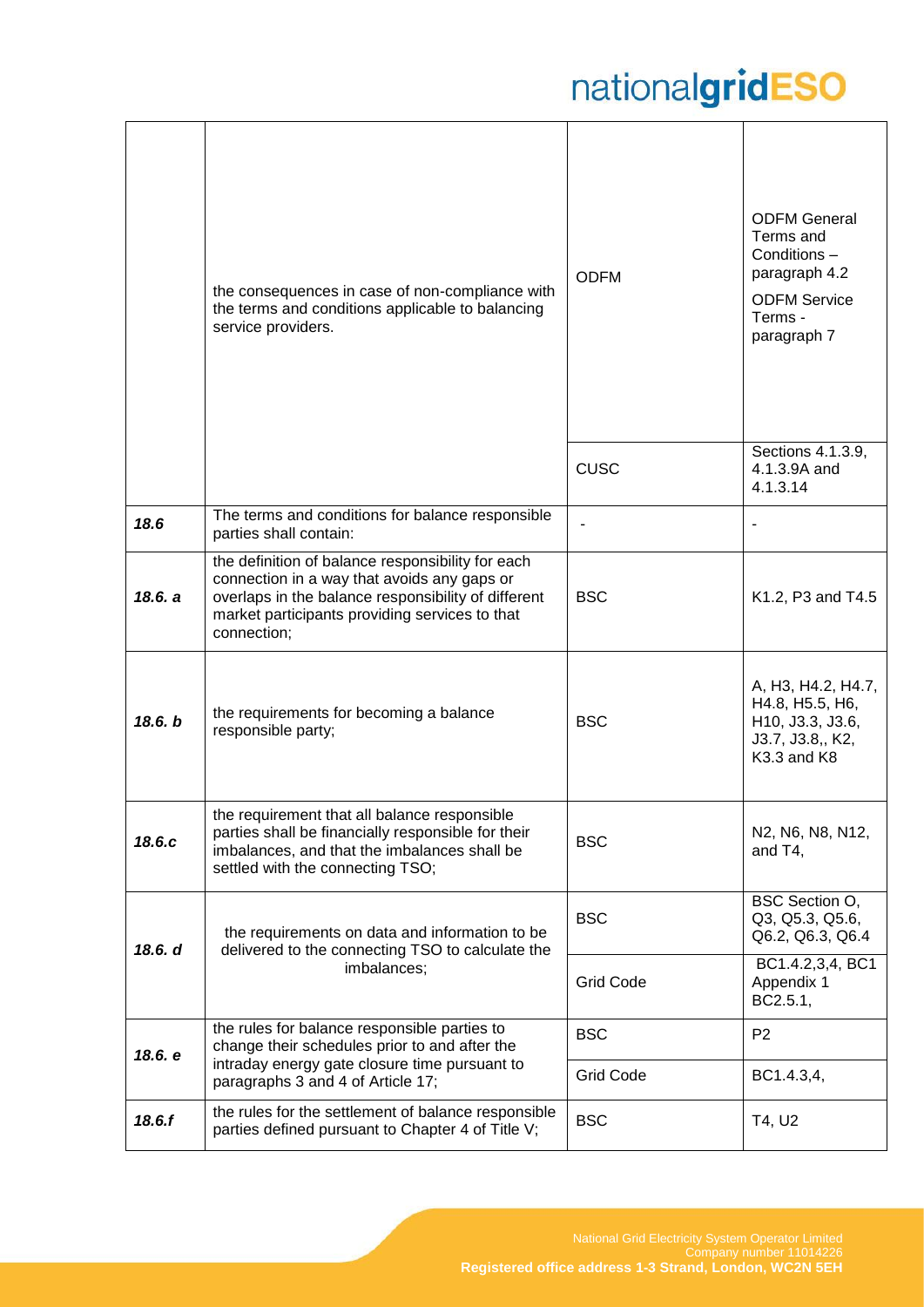| <b>Article</b> | <b>Text</b>                                                                                                                                                                                                                                                                                           | Code                                                                                                                                                                                                     | <b>Section</b>                                                                                                                               |
|----------------|-------------------------------------------------------------------------------------------------------------------------------------------------------------------------------------------------------------------------------------------------------------------------------------------------------|----------------------------------------------------------------------------------------------------------------------------------------------------------------------------------------------------------|----------------------------------------------------------------------------------------------------------------------------------------------|
| 18.6.g         | the delineation of an imbalance area pursuant to<br>Article 54(2) and an imbalance price area;                                                                                                                                                                                                        |                                                                                                                                                                                                          | <b>GB</b> constitutes<br>one <i>imbalance</i><br>area and<br><i>imbalance</i> price<br>area and they are<br>equal to the<br>synchronous area |
| 18.6 h         | a maximum period for the finalisation of the<br>settlement of imbalances with balance responsible<br>parties for any given imbalance settlement period<br>pursuant to Article 54;                                                                                                                     | <b>BSC</b>                                                                                                                                                                                               | U2.2                                                                                                                                         |
| 18.6.i         | the consequences in case of non-compliance with<br>the terms and conditions applicable to balance<br>responsible parties;                                                                                                                                                                             | <b>BSC</b>                                                                                                                                                                                               | H3, Z7 and A5.2                                                                                                                              |
| $18.6.$ j      | an obligation for balance responsible parties to<br>submit to the connecting TSO any modifications of<br>the position;                                                                                                                                                                                | <b>BSC</b>                                                                                                                                                                                               | P <sub>2</sub>                                                                                                                               |
| 18.6. k        | the settlement rules pursuant to Articles 52, 53, 54<br>and 55;                                                                                                                                                                                                                                       | <b>BSC</b>                                                                                                                                                                                               | T4, U2                                                                                                                                       |
| 18.6.1         | where existing, the provisions for the exclusion of<br>imbalances from the imbalance settlement when<br>they are associated with the introduction of<br>ramping restrictions for the alleviation of<br>deterministic frequency deviations pursuant to<br>Article 137(4) of Regulation (EU) 2017/1485. | Deterministic<br>frequency deviation is<br>a continental<br>European concept and<br>is not a characteristic<br>of the GB system.<br>Therefore, this<br>requirement does not<br>apply to GB. <sup>1</sup> | N/A                                                                                                                                          |

#### *Non- Mandatory elements*

 $\overline{a}$ 

| <b>Article</b> | <b>Text</b>                                                                                                                                                                                                                                                                                                                                                                                                                                                                    | <b>Comment</b>                                                                                                                                                                                                                                                                                                                                |
|----------------|--------------------------------------------------------------------------------------------------------------------------------------------------------------------------------------------------------------------------------------------------------------------------------------------------------------------------------------------------------------------------------------------------------------------------------------------------------------------------------|-----------------------------------------------------------------------------------------------------------------------------------------------------------------------------------------------------------------------------------------------------------------------------------------------------------------------------------------------|
| 18.7. a        | a requirement for balancing service providers to<br>provide information on unused generation capacity<br>and other balancing resources from balancing<br>service providers, after the day-ahead market gate<br>closure time and after the intraday cross-zonal gate<br>closure time:                                                                                                                                                                                           | NG ESO does not expect to require this<br>from Balancing Service Providers.                                                                                                                                                                                                                                                                   |
| 18.7. b        | where justified, a requirement for balancing service<br>providers to offer the unused generation capacity or<br>other balancing resources through balancing<br>energy bids or integrated scheduling process bids<br>in the balancing markets after day ahead market<br>gate closure time, without prejudice to the<br>possibility of balancing service providers to change<br>their balancing energy bids prior to the balancing<br>energy gate closure time or the integrated | NG ESO does not expect to require this<br>from Balancing Service Providers, except<br>where balancing capacity or energy has<br>been contracted. Although in the BM<br>defaulting rules apply if data is not updated,<br>there is no legal requirement for parties to<br>offer unused generation capacity or any<br>other balancing resource. |

<sup>1</sup> For more information on this phenomenon please *[click here](http://paulusjansen.sp.nl/weblog/files/2012/09/ENK-20120917-RAP-Eurelectric-Frequency_Deviations.pdf)*